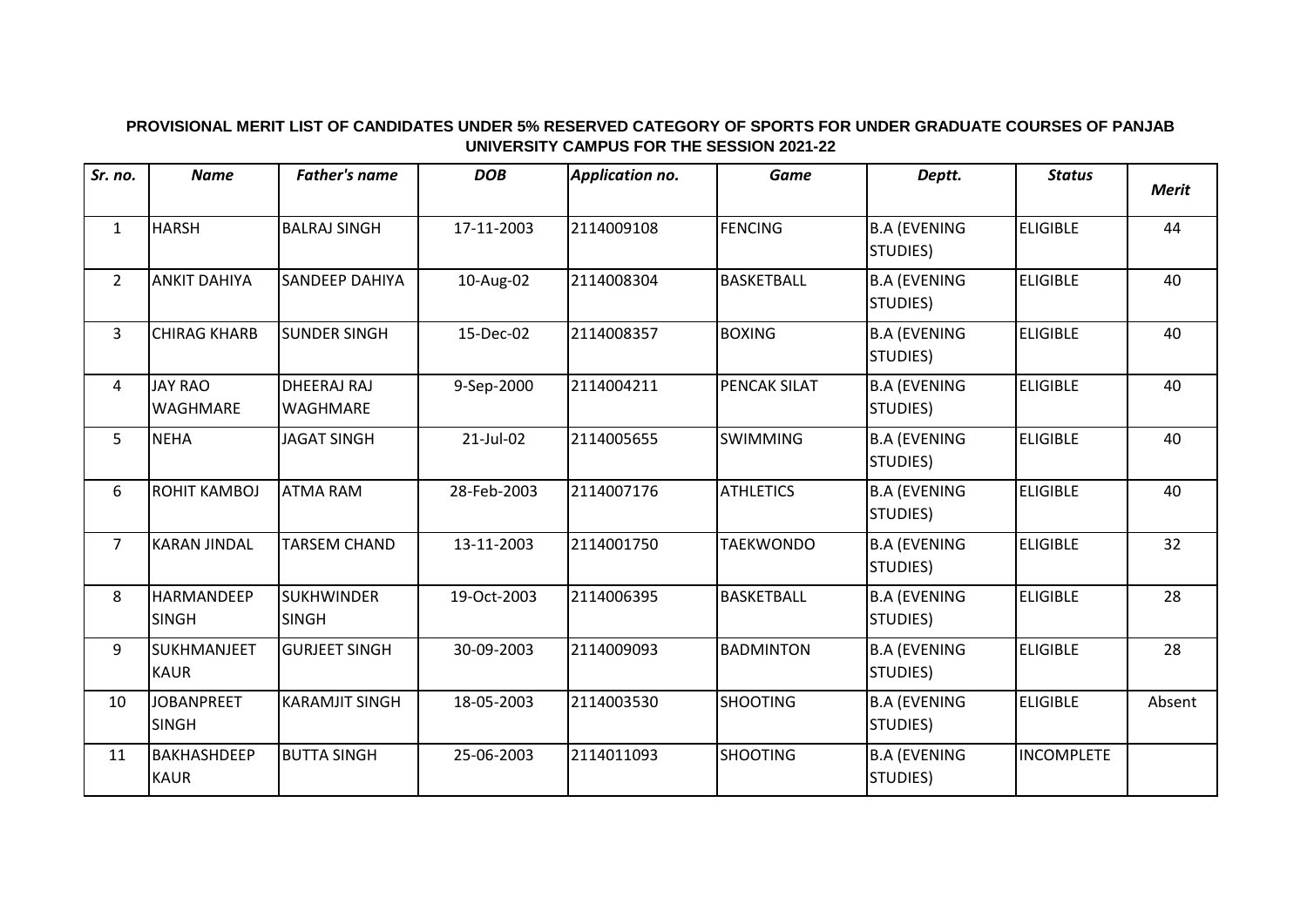| Sr. no. | <b>Name</b>                        | <b>Father's name</b>               | <b>DOB</b>  | <b>Application no.</b> | <b>Game</b>       | Deptt.                                  | <b>Status</b>       | <b>Merit</b> |
|---------|------------------------------------|------------------------------------|-------------|------------------------|-------------------|-----------------------------------------|---------------------|--------------|
|         |                                    |                                    |             |                        |                   |                                         |                     |              |
| 12      | <b>JOBIN KAMBOJ</b>                | MADAN LAL                          | 15-01-2002  | 2114003007             | <b>BOXING</b>     | <b>B.A (EVENING</b><br>STUDIES)         | <b>INCOMPLETE</b>   |              |
| 13      | SANAM                              | RACHHPAL CHAND                     | 05-03-2003  | 2114009213             | <b>BASKETBALL</b> | <b>B.A (EVENING</b><br>STUDIES)         | <b>INCOMPLETE</b>   |              |
| 14      | <b>ALOAK THAKUR</b>                | <b>KISHORE CHAND</b>               | 26-05-2003  | 2114000212             | <b>BASKETBALL</b> | <b>B.A (EVENING</b><br>STUDIES)         | <b>NOT ELIGIBLE</b> |              |
| 15      | AMANJOT SINGH   DALJEET SINGH      |                                    | 01-01-2003  | 2114010176             |                   | <b>B.A (EVENING</b><br>STUDIES)         | <b>NOT ELIGIBLE</b> |              |
| 16      | ANKUSH KAMBOJ RAMESH KUMAR         |                                    | 17-Nov-2001 | 2114008046             | <b>ARCHERY</b>    | <b>B.A (EVENING</b><br>STUDIES)         | <b>NOT ELIGIBLE</b> |              |
| 17      | <b>ARVIND KUMAR</b>                | <b>RAKESH KUMAR</b>                | 01-05-2004  | 2114004199             | <b>ATHLETICS</b>  | <b>B.A (EVENING</b><br>STUDIES)         | <b>NOT ELIGIBLE</b> |              |
| 18      | <b>ARYAN GREWAL</b>                | <b>KANWAR GREWAL</b>               | 17-08-2003  | 2114008720             | SWIMMING          | <b>B.A (EVENING</b><br><b>STUDIES</b> ) | <b>NOT ELIGIBLE</b> |              |
| 19      | <b>DIVANSHU</b><br><b>BHANDARI</b> | <b>DESH RAJ</b><br><b>BHANDARI</b> | 29-Apr-2003 | 2114000181             | <b>BASKETBALL</b> | <b>B.A (EVENING</b><br>STUDIES)         | <b>NOT ELIGIBLE</b> |              |
| 20      | DIVYANSH UPPAL KAMAL UPPAL         |                                    | 27-05-2003  | 2114006256             | <b>TENNIS</b>     | <b>B.A (EVENING</b><br>STUDIES)         | <b>NOT ELIGIBLE</b> |              |
| 21      | <b>GOYAM GOYAL</b>                 | <b>ROOP SINGH</b>                  | 10-Jan-2006 | 2114008135             | <b>ARCHERY</b>    | <b>B.A (EVENING</b><br>STUDIES)         | <b>NOT ELIGIBLE</b> |              |
| 22      | <b>HARJEET SINGH</b>               | <b>GURMEET SINGH</b>               | 3-Dec-03    | 2114000508             | <b>BASKETBALL</b> | <b>B.A (EVENING</b><br>STUDIES)         | <b>NOT ELIGIBLE</b> |              |
| 23      | <b>HIMANSHU</b>                    | <b>DESH RAJ</b><br><b>BHANDARI</b> | 19-Jan-04   | 2114000182             | <b>BASKETBALL</b> | <b>B.A (EVENING</b><br>STUDIES)         | <b>NOT ELIGIBLE</b> |              |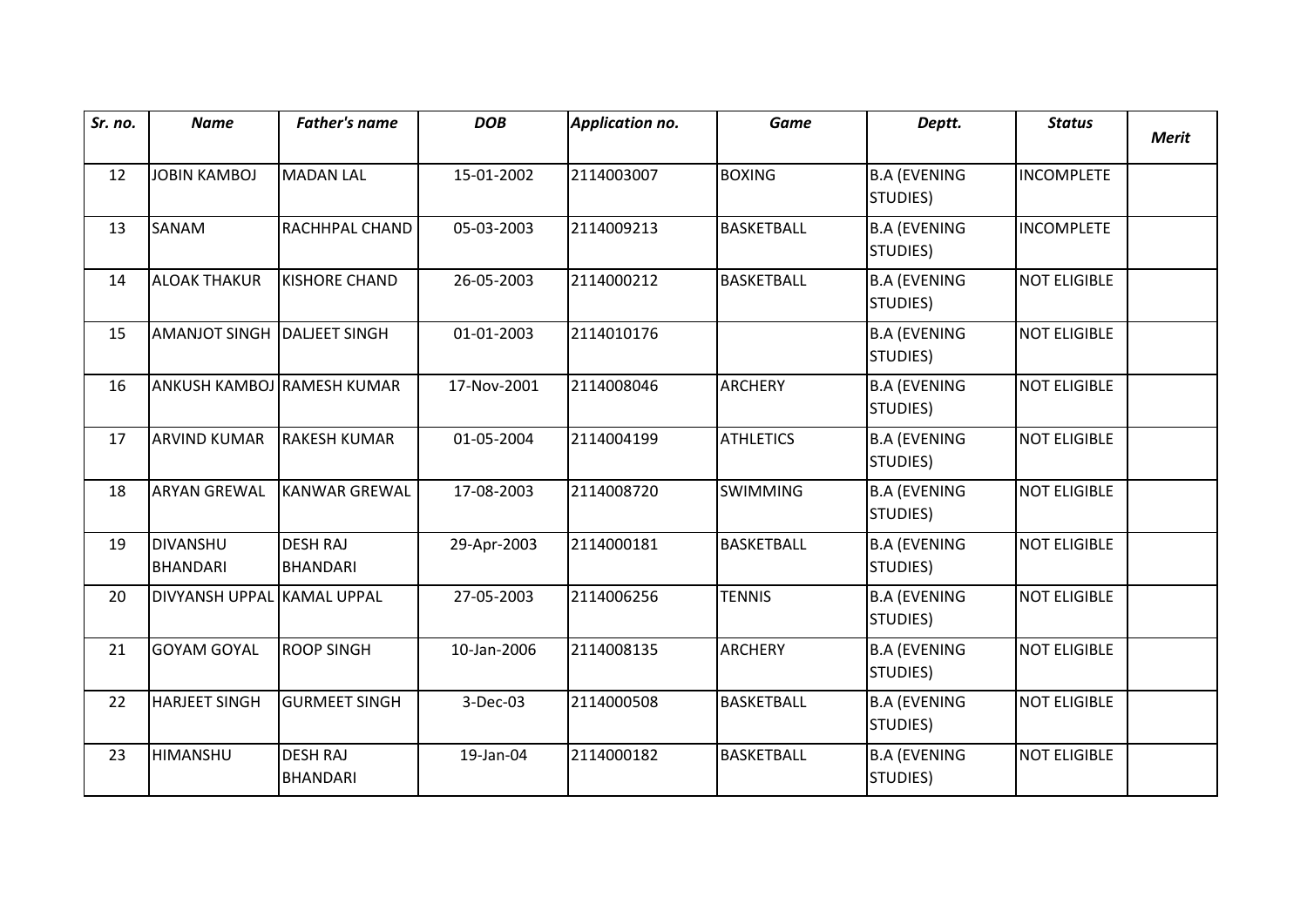| Sr. no. | <b>Name</b>                                | <b>Father's name</b>               | <b>DOB</b>  | <b>Application no.</b> | <b>Game</b>                     | Deptt.                          | <b>Status</b>       | <b>Merit</b> |
|---------|--------------------------------------------|------------------------------------|-------------|------------------------|---------------------------------|---------------------------------|---------------------|--------------|
| 24      | <b>ISHU PAL</b><br><b>CHOUDHARY</b>        | <b>DEEP CHAND</b>                  | 07-07-2001  | 2114010353             | <b>WUSHU</b>                    | <b>B.A (EVENING</b><br>STUDIES) | <b>NOT ELIGIBLE</b> |              |
| 25      | <b>JAIVEER PRATAP</b><br><b>SINGH BRAR</b> | <b>SATNAM SINGH</b><br><b>BRAR</b> | 23-08-2002  | 2114011242             | <b>HOCKEY</b>                   | <b>B.A (EVENING</b><br>STUDIES) | <b>NOT ELIGIBLE</b> |              |
| 26      | <b>JAVED</b>                               | <b>JAKIR HUSSAIN</b>               | 15-Apr-02   | 2114002684             | <b>HOCKEY</b>                   | <b>B.A (EVENING</b><br>STUDIES) | <b>NOT ELIGIBLE</b> |              |
| 27      | KHUSHI SINGH                               | <b>MANJEET SINGH</b>               | 21-01-2004  | 2114011607             |                                 | <b>B.A (EVENING</b><br>STUDIES) | <b>NOT ELIGIBLE</b> |              |
| 28      | KOMALPREET<br><b>KAUR</b>                  | <b>HARPAL SINGH</b>                | 06-01-2003  | 2114003969             | <b>KABADDI</b>                  | <b>B.A (EVENING</b><br>STUDIES) | <b>NOT ELIGIBLE</b> |              |
| 29      | MANDEEP<br><b>KUMAR</b>                    | <b>HARKRISHAN LAL</b>              | 02-01-2003  | 2114009113             |                                 | <b>B.A (EVENING</b><br>STUDIES) | <b>NOT ELIGIBLE</b> |              |
| 30      | <b>MANMOHAN</b><br><b>SINGH</b>            | <b>BALBIR SINGH</b>                | 15-01-2003  | 2114010016             | <b>HANDBALL</b>                 | <b>B.A (EVENING</b><br>STUDIES) | <b>NOT ELIGIBLE</b> |              |
| 31      | MUSKAN DEVI                                | <b>KIRPAL SINGH</b>                | 09-08-2002  | 2114006201             | VOLLEYBALL                      | <b>B.A (EVENING</b><br>STUDIES) | <b>NOT ELIGIBLE</b> |              |
| 32      | <b>RAGBIR SINGH</b>                        | <b>RANJIT SINGH</b>                | 1-Jun-2003  | 2114010711             | <b>HOCKEY</b>                   | <b>B.A (EVENING</b><br>STUDIES) | <b>NOT ELIGIBLE</b> |              |
| 33      | <b>SAURAV NAIR</b>                         | <b>SURESH KUMAR</b>                | 17-Mar-02   | 2114000590             | <b>BASKETBALL</b>               | <b>B.A (EVENING</b><br>STUDIES) | <b>NOT ELIGIBLE</b> |              |
| 34      | <b>AISHIL KURL</b>                         | <b>SANJAY SHARMA</b>               | 19-11-2003  | 2114003595             | SOFTBALL, NETBALL<br>& BASEBALL | B.A (HONS)<br><b>ECONOMICS</b>  | <b>ELIGIBLE</b>     | 44           |
| 35      | <b>AADIL SALUJA</b>                        | <b>RAKESH SALUJA</b>               | 13-Feb-2003 | 2114000011             | <b>SWIMMING</b>                 | B.A (HONS)<br><b>ECONOMICS</b>  | <b>ELIGIBLE</b>     | 40           |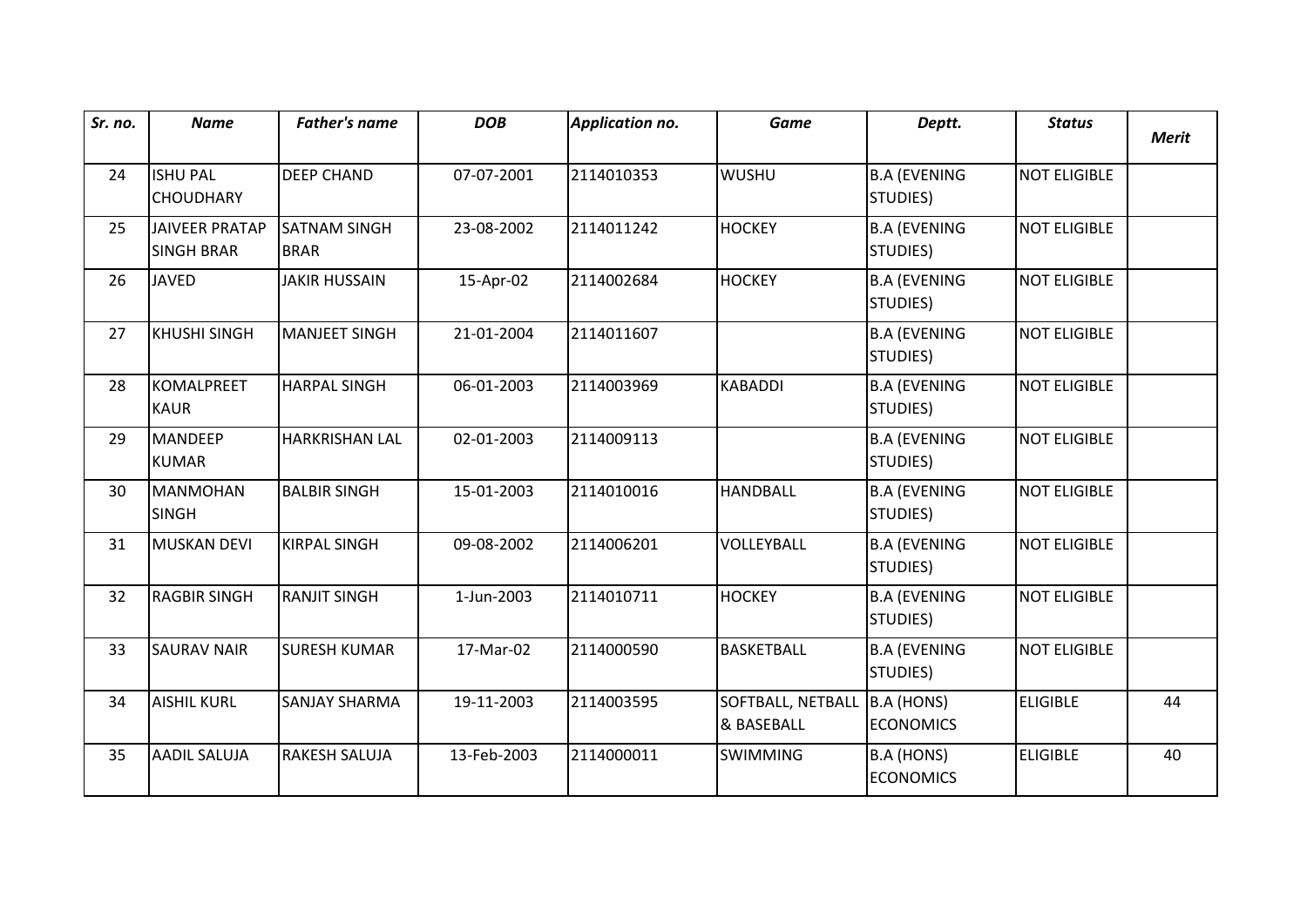| Sr. no. | <b>Name</b>                            | <b>Father's name</b>                  | <b>DOB</b>  | <b>Application no.</b>    | <b>Game</b>                              | Deptt.                                | <b>Status</b>       | <b>Merit</b> |
|---------|----------------------------------------|---------------------------------------|-------------|---------------------------|------------------------------------------|---------------------------------------|---------------------|--------------|
| 36      | <b>GURKARAN</b><br><b>SINGH CHAHAL</b> | <b>GURPAL SINGH</b>                   | 14-10-2002  | 2114005714                | <b>ATHLETICS</b>                         | <b>B.A (HONS)</b><br><b>ECONOMICS</b> | <b>ELIGIBLE</b>     | 40           |
| 37      | <b>JAPMAN KAUR</b>                     | <b>HARMINDER</b><br><b>SINGH</b>      | 29-May-03   | 2114001687                | <b>TAEKWONDO</b>                         | B.A (HONS)<br><b>ECONOMICS</b>        | <b>ELIGIBLE</b>     | 40           |
| 38      | PRACHI BHATIA                          | <b>VIKRAM BHATIA</b>                  | 19-03-2003  | 2114001187                | <b>BASKETBALL</b>                        | <b>B.A (HONS)</b><br><b>ECONOMICS</b> | <b>ELIGIBLE</b>     | 40           |
| 39      | <b>SHRISHTI</b><br><b>SHARMA</b>       | <b>RAVI SHARMA</b>                    | 11-Oct-2003 | 2114007484                | <b>SWIMMING</b>                          | <b>B.A (HONS)</b><br><b>ECONOMICS</b> | <b>ELIGIBLE</b>     | 40           |
| 40      | <b>AMAN</b>                            | <b>KUL BHUSHAN</b>                    | 21-May-03   | 2114000372&<br>2114003000 | <b>WRESTLING</b>                         | <b>B.A (HONS)</b><br><b>ECONOMICS</b> | <b>INCOMPLETE</b>   | 36           |
| 41      | <b>GAGNESHWAR</b><br><b>SHARMA</b>     | <b>VIJAY KUMAR</b>                    | 25-Sep-03   | 2114001071                | VOLLEYBALL                               | <b>B.A (HONS)</b><br><b>ECONOMICS</b> | <b>ELIGIBLE</b>     | 32           |
| 42      | <b>SHIKSHA</b>                         | <b>RAMESH KUMAR</b>                   | 23-03-2004  | 2114010952                | <b>BADMINTON</b>                         | <b>B.A (HONS)</b><br><b>ECONOMICS</b> | <b>INCOMPLETE</b>   |              |
| 43      | <b>ANJANI MALIK</b>                    | <b>RAVINDER MALIK</b>                 | 19-01-2004  | 2114008942                |                                          | B.A (HONS)<br><b>ECONOMICS</b>        | <b>NOT ELIGIBLE</b> |              |
| 44      | <b>ARPIT</b>                           | <b>VIDYA PAL</b>                      | 06-01-2003  | 2114004064                |                                          | <b>B.A (HONS)</b><br><b>ECONOMICS</b> | <b>NOT ELIGIBLE</b> |              |
| 45      | <b>HARSH DUGGAL</b>                    | <b>HITESH DUGGAL</b>                  | 05-09-2003  | 2114008673                | SWIMMING/WATER B.A (HONS)<br><b>POLO</b> | <b>ECONOMICS</b>                      | <b>NOT ELIGIBLE</b> |              |
| 46      | KANAYA SHARMA KUMAR                    | <b>MANGLAM</b>                        | 25-Sep-2003 | 2114006845                | <b>TAEKWONDO</b>                         | B.A (HONS)<br><b>ECONOMICS</b>        | <b>NOT ELIGIBLE</b> |              |
| 47      | <b>KARAN RAJ</b><br><b>SINGH MANN</b>  | <b>RAJWINDER SINGH</b><br><b>MANN</b> | 24-12-2002  | 2114003399                | <b>CRICKET</b>                           | <b>B.A (HONS)</b><br><b>ECONOMICS</b> | <b>NOT ELIGIBLE</b> |              |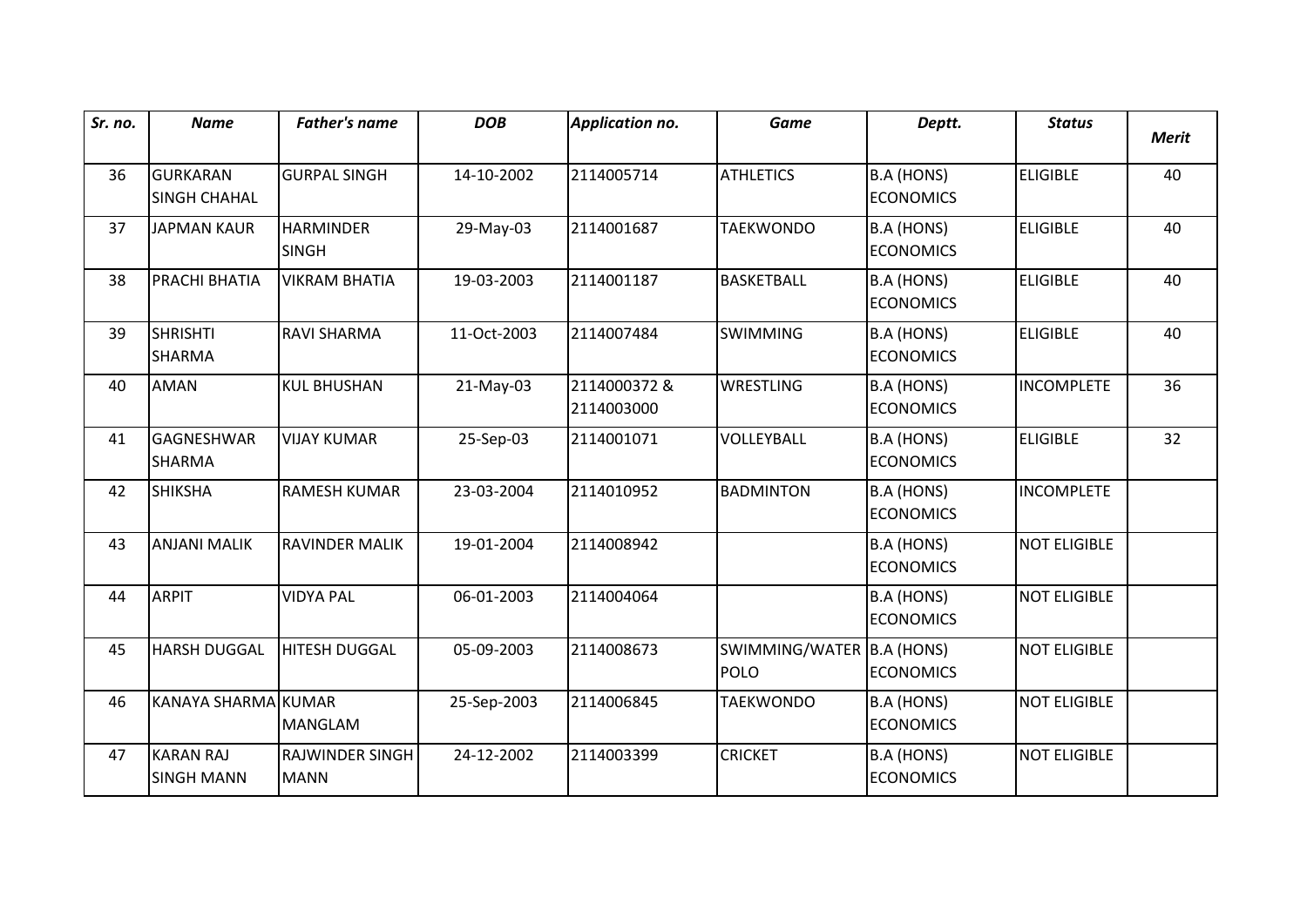| Sr. no. | <b>Name</b>                           | <b>Father's name</b>                   | <b>DOB</b> | <b>Application no.</b>    | <b>Game</b>                     | Deptt.                                    | <b>Status</b>       | <b>Merit</b> |
|---------|---------------------------------------|----------------------------------------|------------|---------------------------|---------------------------------|-------------------------------------------|---------------------|--------------|
| 48      | <b>MANAN</b><br><b>KATHURIA</b>       | <b>RAMESH</b><br><b>KATHURIA</b>       | 4-Jul-03   | 2114003579                |                                 | <b>B.A (HONS)</b><br><b>ECONOMICS</b>     | <b>NOT ELIGIBLE</b> |              |
| 49      | <b>NIKITA THAKUR</b>                  | <b>MOHAR SINGH</b><br><b>THAKUR</b>    | 02-04-2003 | 2114004282                |                                 | <b>B.A (HONS)</b><br><b>ECONOMICS</b>     | <b>NOT ELIGIBLE</b> |              |
| 50      | PRIYANKA<br>KHANNA                    | <b>GAUTAM KHANNA</b>                   | 2-Nov-2002 | 2114006571                | <b>TENNIS</b>                   | <b>B.A (HONS)</b><br><b>ECONOMICS</b>     | <b>NOT ELIGIBLE</b> |              |
| 51      | RUHANI                                | <b>VINOD KUMAR</b>                     | 24-Oct-03  | 2114000184                | <b>BOXING</b>                   | B.A (HONS)<br><b>ECONOMICS</b>            | <b>NOT ELIGIBLE</b> |              |
| 52      | <b>SANDEEP SINGH</b>                  | <b>NAHAR SINGH</b>                     | 28-Mar-02  | 2114000363                | <b>WEIGHT LIFTING</b>           | B.A (HONS)<br><b>ECONOMICS</b>            | <b>NOT ELIGIBLE</b> |              |
| 53      | <b>AARUSHI</b>                        | <b>RAJBIR</b>                          | 04-04-2004 | 2114005226                | PENCAK SILAT                    | <b>B.A (HONS) FIVE</b><br>YEAR INTEGRATED | <b>ELIGIBLE</b>     | 48           |
| 54      | <b>AMULEEK KAUR</b><br><b>BHULLAR</b> | <b>ANOOP SINGH</b><br><b>BHULLAR</b>   | 09-06-2002 | 2114002716                | <b>FENCING</b>                  | <b>B.A (HONS) FIVE</b><br>YEAR INTEGRATED | <b>ELIGIBLE</b>     | 48           |
| 55      | <b>DEEPAK GOYAL</b>                   | <b>KRISHAN KUMAR</b>                   | 04-07-2003 | 2114003592                | <b>BASEBALL</b>                 | <b>B.A (HONS) FIVE</b><br>YEAR INTEGRATED | <b>ELIGIBLE</b>     | 48           |
| 56      | KHUSHI BHATI                          | <b>MAHAVIR SINGH</b><br><b>BHATI</b>   | 08-10-2004 | 2114003986                | <b>ROLLER SKATING</b>           | <b>B.A (HONS) FIVE</b><br>YEAR INTEGRATED | <b>ELIGIBLE</b>     | 46           |
| 57      | <b>AISHIL KURL</b>                    | <b>SANJAY SHARMA</b>                   | 19-11-2003 | 2114003609&<br>2114003595 | SOFTBALL, NETBALL<br>& BASEBALL | B.A (HONS) FIVE<br>YEAR INTEGRATED        | <b>ELIGIBLE</b>     | 44           |
| 58      | ANAHAT<br>GREWAL                      | <b>JAIPREET SINGH</b><br><b>GREWAL</b> | 01-04-2003 | 2114006545                | <b>ATHLETICS</b>                | <b>B.A (HONS) FIVE</b><br>YEAR INTEGRATED | <b>ELIGIBLE</b>     | 40           |
| 59      | GURKARAN<br><b>SINGH CHAHAL</b>       | <b>GURPAL SINGH</b>                    | 14-10-2002 | 2114005714                | <b>ATHLETICS</b>                | <b>B.A (HONS) FIVE</b><br>YEAR INTEGRATED | <b>ELIGIBLE</b>     | 40           |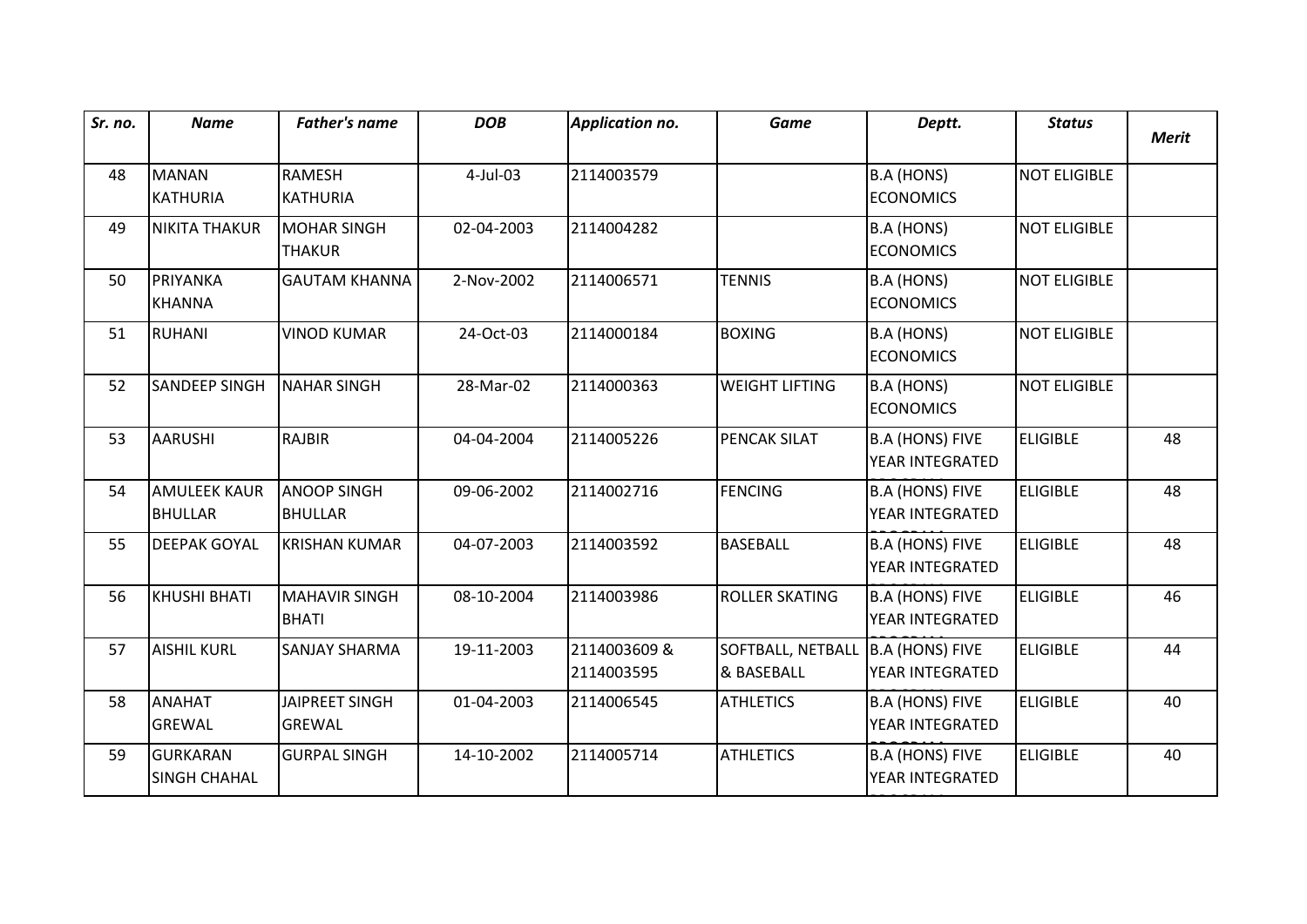| Sr. no. | <b>Name</b>                                 | <b>Father's name</b>               | <b>DOB</b> | <b>Application no.</b> | <b>Game</b>         | Deptt.                                    | <b>Status</b>       | <b>Merit</b> |
|---------|---------------------------------------------|------------------------------------|------------|------------------------|---------------------|-------------------------------------------|---------------------|--------------|
| 60      | <b>PRACHI BHATIA</b>                        | <b>VIKRAM BHATIA</b>               | 19-03-2003 | 2114001187             | <b>BASKETBALL</b>   | <b>B.A (HONS) FIVE</b><br>YEAR INTEGRATED | <b>ELIGIBLE</b>     | 40           |
| 61      | PRIYANKA<br><b>THAKUR</b>                   | <b>HANS RAJ</b>                    | 17-02-2004 | 2114007209             | VOLLEYBALL          | <b>B.A (HONS) FIVE</b><br>YEAR INTEGRATED | <b>ELIGIBLE</b>     | 40           |
| 62      | <b>SEHAJPREET</b><br><b>SINGH KLER</b>      | <b>JAGTAR SINGH</b><br><b>KLER</b> | 01-08-2004 | 2114011506             | <b>CRICKET</b>      | <b>B.A (HONS) FIVE</b><br>YEAR INTEGRATED | <b>ELIGIBLE</b>     | 40           |
| 63      | <b>VASUNDHARA</b><br><b>SINGH HOODA</b>     | KAMALDEEP<br><b>SINGH HOODA</b>    | 02-11-2003 | 2114004459             | <b>TABLE TENNIS</b> | <b>B.A (HONS) FIVE</b><br>YEAR INTEGRATED | <b>ELIGIBLE</b>     | 40           |
| 64      | <b>RIYA MALHOTRA</b>                        | <b>VIJAY KUMAR</b>                 | $2-Aug-03$ | 2114008544             | <b>TABLE TENNIS</b> | <b>B.A (HONS) FIVE</b><br>YEAR INTEGRATED | <b>ELIGIBLE</b>     | 28           |
| 65      | <b>INISHANT</b><br><b>BHARDWAJ</b>          | <b>MADAN LAL</b>                   | 30-09-2003 | 2114001794             | <b>CHESS</b>        | <b>B.A (HONS) FIVE</b><br>YEAR INTEGRATED | <b>ELIGIBLE</b>     | 28           |
| 66      | <b>JOBANPREET</b><br><b>SINGH</b>           | <b>KARAMJIT SINGH</b>              | 18-05-2002 | 2114003529             | <b>SHOOTING</b>     | <b>B.A (HONS) FIVE</b><br>YEAR INTEGRATED | <b>ELIGIBLE</b>     | Absent       |
| 67      | <b>I</b> GURVEER SINGH<br><b>WARAICH</b>    | <b>JASKARAN SINGH</b>              | 01-09-2003 | 2114009856             | <b>BASEBALL</b>     | <b>B.A (HONS) FIVE</b><br>YEAR INTEGRATED | <b>INCOMPLETE</b>   |              |
| 68      | JASKANWALPREE  INDEEPREET<br><b>T SINGH</b> | <b>SINGH</b>                       | 16-Jun-03  | 2114008578             | <b>TABLE TENNIS</b> | <b>B.A (HONS) FIVE</b><br>YEAR INTEGRATED | <b>INCOMPLETE</b>   |              |
| 69      | <b>AMANJOT SINGH</b>                        | DALJEET SINGH                      | 01-01-2003 | 2114010176             |                     | <b>B.A (HONS) FIVE</b><br>YEAR INTEGRATED | <b>NOT ELIGIBLE</b> |              |
| 70      | <b>ANJANI MALIK</b>                         | RAVINDER MALIK                     | 19-01-2004 | 2114008942             |                     | <b>B.A (HONS) FIVE</b><br>YEAR INTEGRATED | <b>NOT ELIGIBLE</b> |              |
| 71      | <b>ANKUSH KUMAR</b>                         | <b>RANJAN KUMAR</b>                | 7-Sep-03   | 2114000624             | <b>FOOTBALL</b>     | <b>B.A (HONS) FIVE</b><br>YEAR INTEGRATED | <b>NOT ELIGIBLE</b> |              |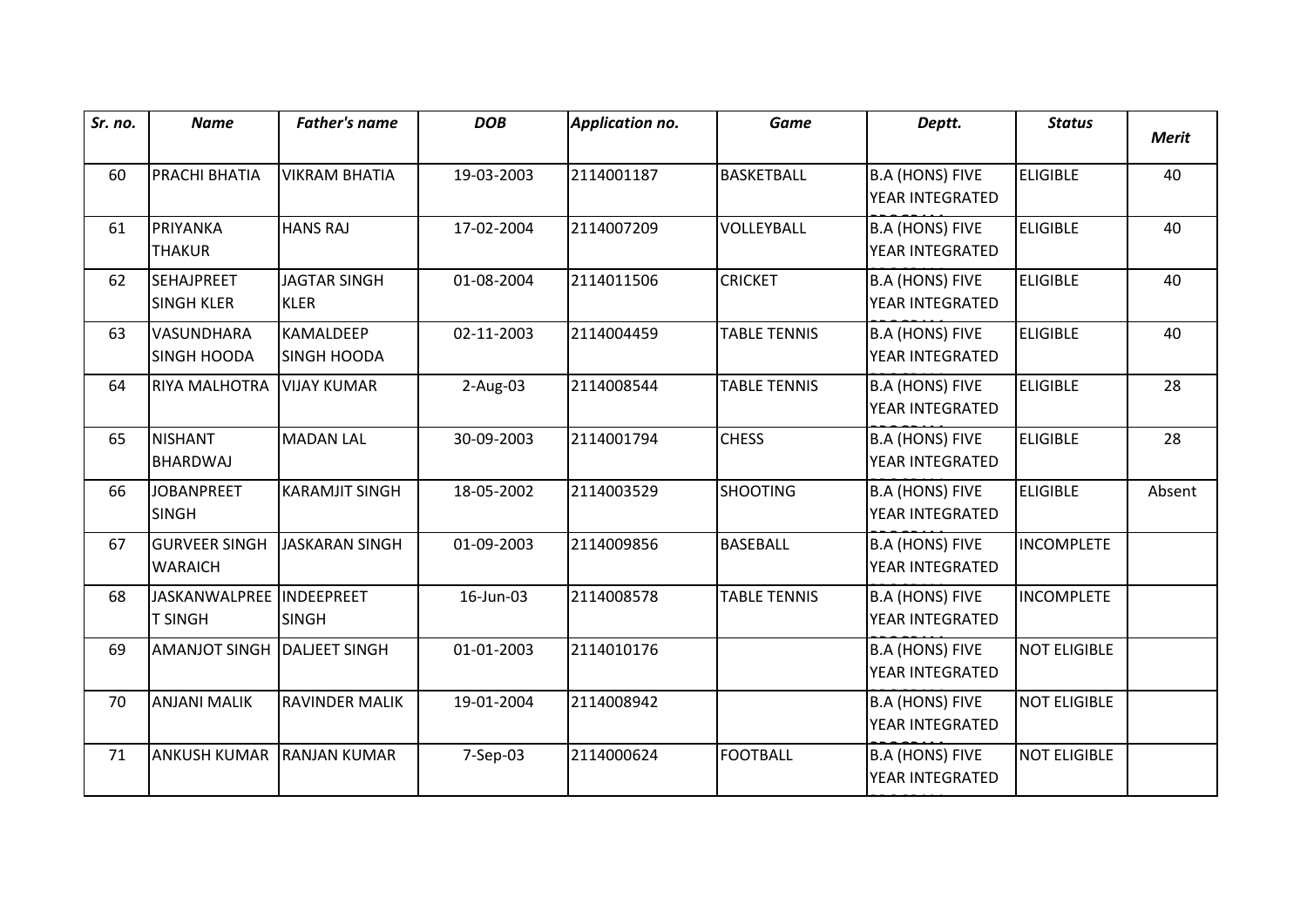| Sr. no. | <b>Name</b>                       | <b>Father's name</b>  | <b>DOB</b>  | Application no. | <b>Game</b>           | Deptt.                                           | <b>Status</b>       | <b>Merit</b> |
|---------|-----------------------------------|-----------------------|-------------|-----------------|-----------------------|--------------------------------------------------|---------------------|--------------|
| 72      | <b>ANMOL GILL</b>                 | <b>RAJINDER SINGH</b> | 4-Jan-2004  | 2114008048      | <b>TAEKWONDO</b>      | <b>B.A (HONS) FIVE</b><br>YEAR INTEGRATED        | <b>NOT ELIGIBLE</b> |              |
| 73      | CHANDAN RAINA RAKESH KUMAR        |                       | 25-10-2003  | 2114007401      |                       | <b>B.A (HONS) FIVE</b><br>YEAR INTEGRATED        | <b>NOT ELIGIBLE</b> |              |
| 74      | <b>GOYAM GOYAL</b>                | <b>ROOP SINGH</b>     | 10-Jan-2006 | 2114008135      | <b>ARCHERY</b>        | <b>B.A (HONS) FIVE</b><br>YEAR INTEGRATED        | <b>NOT ELIGIBLE</b> |              |
| 75      | <b>INDERPREET</b><br><b>SINGH</b> | <b>GURINDER SINGH</b> | 11-Aug-2002 | 2114004137      | <b>FOOTBALL</b>       | <b>B.A (HONS) FIVE</b><br>YEAR INTEGRATED        | <b>NOT ELIGIBLE</b> |              |
| 76      | <b>JAGAT KAUR</b><br>SANDHU       | <b>JAGWANT SINGH</b>  | 28-Jun-04   | 2114001276      | <b>FOOTBALL</b>       | <b>B.A (HONS) FIVE</b><br>YEAR INTEGRATED        | <b>NOT ELIGIBLE</b> |              |
| 77      | PARI                              | <b>ASHOK KUMAR</b>    | 20-Nov-03   | 2114001364      | <b>TAEKWONDO</b>      | <b>B.A (HONS) FIVE</b><br>YEAR INTEGRATED        | <b>NOT ELIGIBLE</b> |              |
| 78      | PARI                              | <b>ASHOK KUMAR</b>    | 20-Nov-03   | 2114002537      | <b>TAEKWONDO</b>      | <b>B.A (HONS) FIVE</b><br>YEAR INTEGRATED        | <b>NOT ELIGIBLE</b> |              |
| 79      | <b>RISHI RANA</b>                 | <b>ASHWANI KUMAR</b>  | 23-04-2002  | 2114002469      | <b>SWIMMING</b>       | <b>B.A (HONS) FIVE</b><br>YEAR INTEGRATED        | <b>NOT ELIGIBLE</b> |              |
| 80      | <b>SAFARDIN</b>                   | <b>HUSHANDIN</b>      | 27-10-2001  | 2114006632      | <b>KABADDI</b>        | <b>B.A (HONS) FIVE</b><br>YEAR INTEGRATED        | <b>NOT ELIGIBLE</b> |              |
| 81      | <b>SAFARDIN</b>                   | <b>HUSHANDIN</b>      | 27-10-2001  | 2114009722      | <b>KABADDI</b>        | <b>B.A (HONS) FIVE</b><br>YEAR INTEGRATED        | <b>NOT ELIGIBLE</b> |              |
| 82      | <b>SAINA</b>                      | <b>VED PRAKASH</b>    | 17-Jan-03   | 2114000129      | <b>TAEKWONDO</b>      | <b>B.A (HONS) FIVE</b><br>YEAR INTEGRATED        | <b>NOT ELIGIBLE</b> |              |
| 83      | <b>SANDEEP SINGH</b>              | <b>NAHAR SINGH</b>    | 28-Mar-02   | 2114000363      | <b>WEIGHT LIFTING</b> | <b>B.A (HONS) FIVE</b><br><b>YEAR INTEGRATED</b> | <b>NOT ELIGIBLE</b> |              |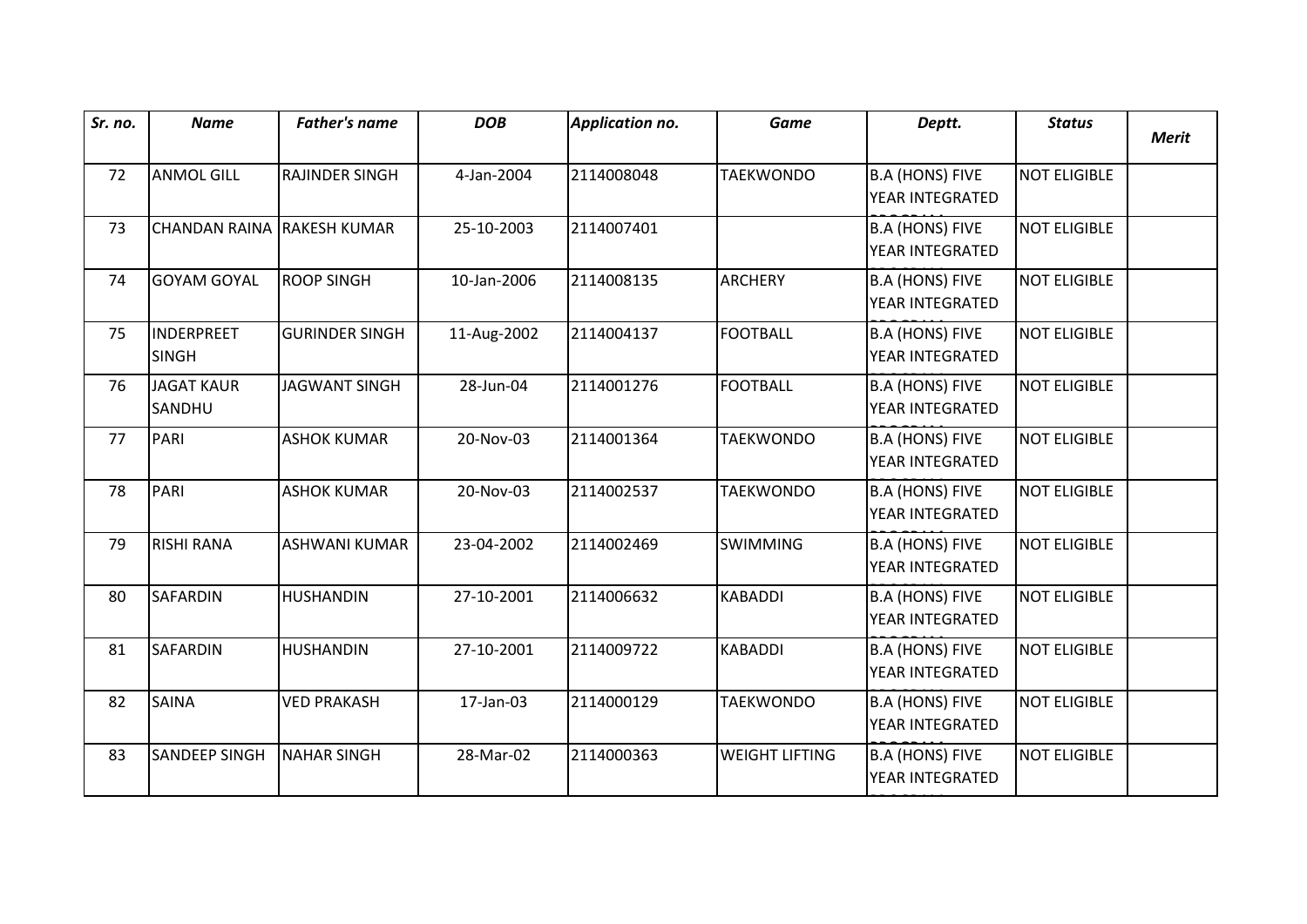| Sr. no. | <b>Name</b>                | <b>Father's name</b>              | <b>DOB</b>  | <b>Application no.</b>     | <b>Game</b>                               | Deptt.                                    | <b>Status</b>       | <b>Merit</b> |
|---------|----------------------------|-----------------------------------|-------------|----------------------------|-------------------------------------------|-------------------------------------------|---------------------|--------------|
| 84      | SANYA YADAV                | <b>SURENDER YADAV</b>             | 28-12-2003  | 2114004860                 |                                           | <b>B.A (HONS) FIVE</b><br>YEAR INTEGRATED | <b>NOT ELIGIBLE</b> |              |
| 85      | YATIN DATTA                | <b>PAWAN DATTA</b>                | 25-Feb-2003 | 2114008290                 | <b>BASEBALL</b>                           | <b>B.A B.ED</b>                           | <b>ELIGIBLE</b>     | 48           |
| 86      | <b>DEEPAK GOYAL</b>        | <b>KRISHAN KUMAR</b>              | 04-07-2003  | 2114003592                 | <b>BASEBALL</b>                           | <b>B.A B.ED</b>                           | <b>ELIGIBLE</b>     | 48           |
| 87      | <b>AISHIL KURL</b>         | <b>SANJAY SHARMA</b>              | 19-11-2003  | 2114009892                 | SOFTBALL, NETBALL  B.A B.ED<br>& BASEBALL |                                           | <b>ELIGIBLE</b>     | 44           |
| 88      | <b>JAY RAO</b><br>WAGHMARE | DHEERAJ RAJ<br><b>WAGHMARE</b>    | 9-Sep-2000  | 2114004211                 | PENCAK SILAT                              | <b>B.A B.ED</b>                           | <b>ELIGIBLE</b>     | 40           |
| 89      | ROHIT KAMBOJ               | <b>ATMA RAM</b>                   | 28-Feb-2003 | 2114007176                 | <b>ATHLETICS</b>                          | <b>B.A B.ED</b>                           | <b>ELIGIBLE</b>     | 40           |
| 90      | <b>KARAN JINDAL</b>        | <b>TARSEM CHAND</b>               | 13-11-2003  | 2114001750                 | <b>TAEKWONDO</b>                          | <b>B.A B.ED</b>                           | <b>ELIGIBLE</b>     | 32           |
| 91      | HARMANDEEP<br><b>SINGH</b> | <b>SUKHWINDER</b><br><b>SINGH</b> | 19-Oct-2003 | 2114006395 &<br>2114009952 | <b>BASKETBALL</b>                         | <b>B.A B.ED</b>                           | <b>ELIGIBLE</b>     | 28           |
| 92      | RIYA MALHOTRA              | <b>VIJAY KUMAR</b>                | $2-Aug-03$  | 2114008544                 | <b>TABLE TENNIS</b>                       | <b>B.A B.ED</b>                           | <b>ELIGIBLE</b>     | 28           |
| 93      | SUKHMANJEET<br><b>KAUR</b> | <b>GURJEET SINGH</b>              | 30-09-2003  | 2114009093                 | <b>BADMINTON</b>                          | <b>B.A B.ED</b>                           | <b>ELIGIBLE</b>     | 28           |
| 94      | ANKUSH KAMBOJ RAMESH KUMAR |                                   | 17-Nov-2001 | 2114008046                 | <b>ARCHERY</b>                            | <b>B.A B.ED</b>                           | <b>NOT ELIGIBLE</b> |              |
| 95      | <b>ANKUSH KUMAR</b>        | <b>IRANJAN KUMAR</b>              | 7-Sep-03    | 2114000624                 | <b>FOOTBALL</b>                           | <b>B.A B.ED</b>                           | <b>NOT ELIGIBLE</b> |              |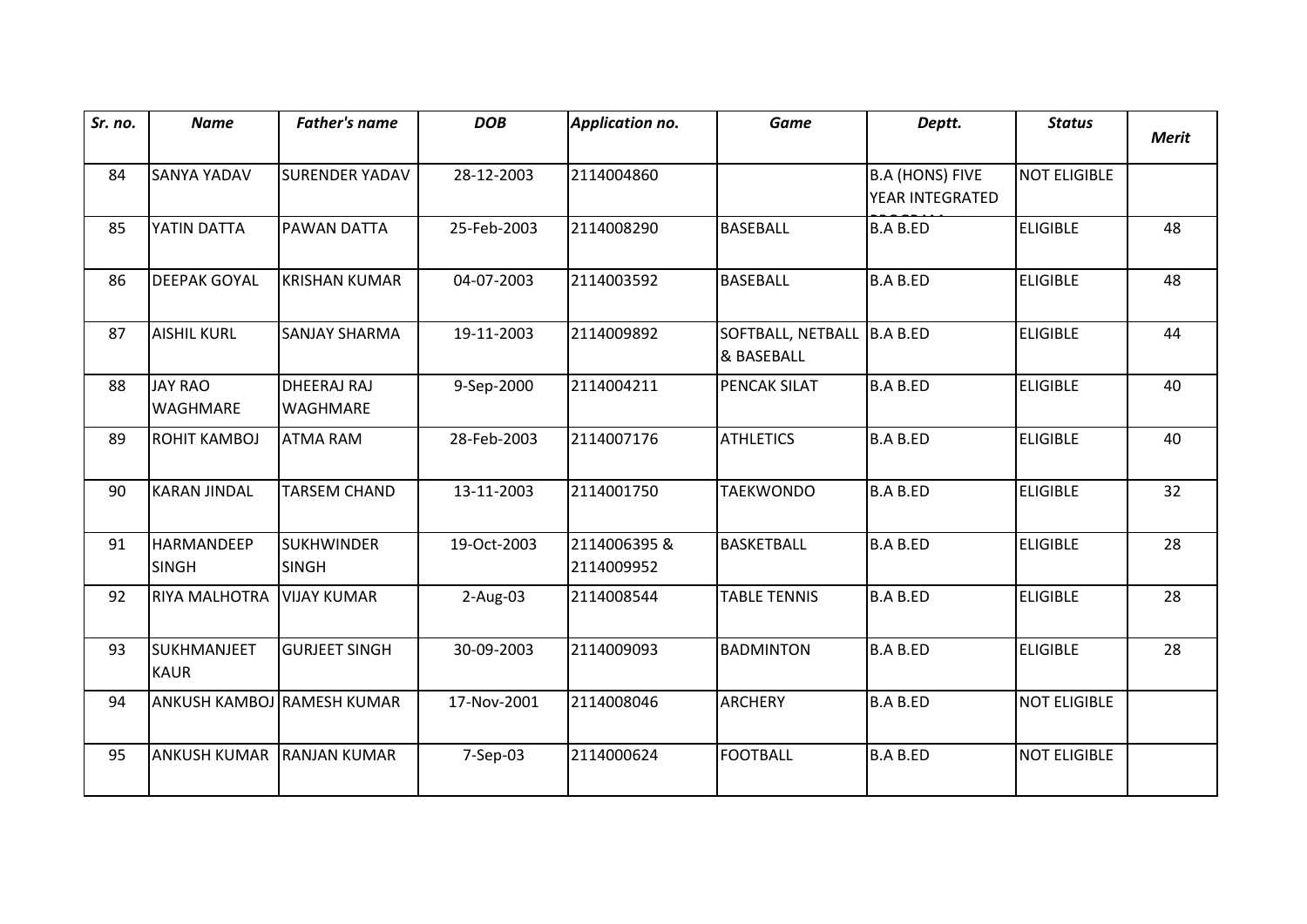| Sr. no. | <b>Name</b>                    | <b>Father's name</b>               | <b>DOB</b> | <b>Application no.</b> | <b>Game</b>      | Deptt.          | <b>Status</b>       | <b>Merit</b> |
|---------|--------------------------------|------------------------------------|------------|------------------------|------------------|-----------------|---------------------|--------------|
| 96      | <b>ANMOL</b><br><b>CHOUHAN</b> | <b>SANJEEV KUMAR</b>               | 20-12-2003 | 2114007497             | <b>SHOOTING</b>  | <b>B.A B.ED</b> | <b>NOT ELIGIBLE</b> |              |
| 97      | <b>ANMOL GILL</b>              | <b>RAJINDER SINGH</b>              | 4-Jan-2004 | 2114008048             | <b>TAEKWONDO</b> | <b>B.A B.ED</b> | <b>NOT ELIGIBLE</b> |              |
| 98      | <b>ASHISH SHARMA</b>           | JAGDISH SHARMA                     | 09-11-2002 | 2114011523             | <b>CRICKET</b>   | <b>B.A B.ED</b> | NOT ELIGIBLE        |              |
| 99      | <b>MANDEEP</b><br><b>KUMAR</b> | <b>HARKRISHAN LAL</b>              | 02-01-2003 | 2114009113             |                  | <b>B.A B.ED</b> | <b>NOT ELIGIBLE</b> |              |
| 100     | POOJA                          | <b>RAM KUMAR</b>                   | 10-06-2002 | 2114011462             | <b>HANDBALL</b>  | <b>B.A B.ED</b> | <b>NOT ELIGIBLE</b> |              |
| 101     | <b>SAGAR SHARMA</b>            | <b>VARINDER PAL</b>                | 01-03-2003 | 2114010131             | <b>FOOTBALL</b>  | <b>B.A B.ED</b> | <b>NOT ELIGIBLE</b> |              |
| 102     | <b>SANDEEP SINGH</b>           | <b>NAHAR SINGH</b>                 | 28-Mar-02  | 2114000363             | <b>CRICKET</b>   | <b>B.A B.ED</b> | NOT ELIGIBLE        |              |
| 103     | <b>SANJAY JHORAR</b>           | MAHAVIR PRASAD                     | 03-02-2003 | 2114009668             |                  | <b>B.A B.ED</b> | <b>NOT ELIGIBLE</b> |              |
| 104     | <b>SUMIT KUMAR</b>             | <b>LAXMI LAL</b>                   | 29-Nov-03  | 2114000715             | <b>FOOTBALL</b>  | <b>B.A B.ED</b> | <b>NOT ELIGIBLE</b> |              |
| 105     | <b>TANIA RANA</b>              | <b>DARSHAN SINGH</b>               | 29-09-2003 | 2114004361             |                  | <b>B.A B.ED</b> | <b>NOT ELIGIBLE</b> |              |
| 106     | YASHIKA RANA                   | <b>BIRBAL SINGH</b><br><b>RANA</b> | 20-Apr-03  | 2114002145             | PENCAK SILAT     | <b>B.A B.ED</b> | <b>NOT ELIGIBLE</b> |              |
| 107     | YASHVEER                       | <b>SANJEEV KUMAR</b>               | 3-Jun-2003 | 2114010240             |                  | <b>B.A B.ED</b> | <b>NOT ELIGIBLE</b> |              |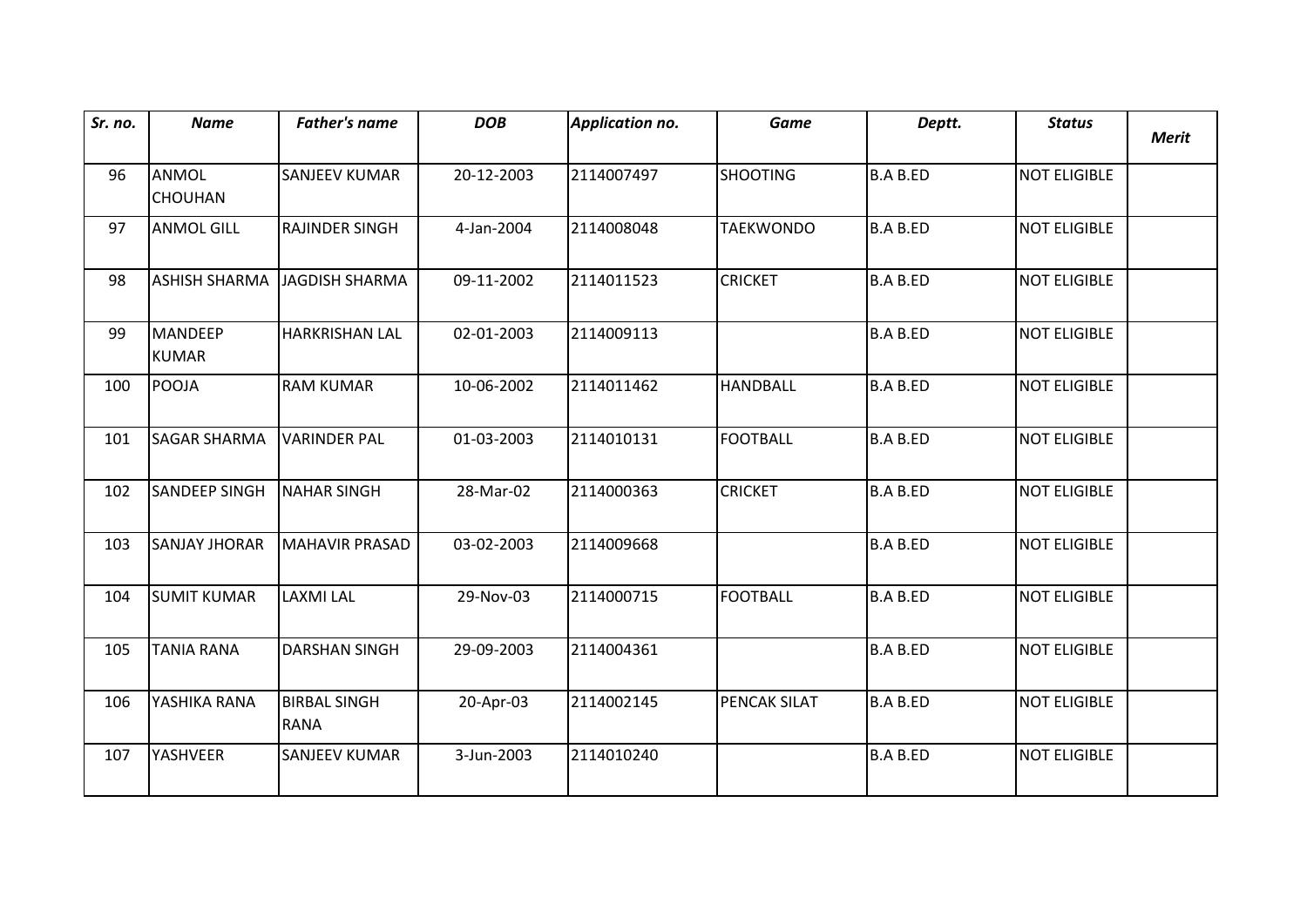| Sr. no. | <b>Name</b>                       | <b>Father's name</b>                    | <b>DOB</b>  | Application no. | <b>Game</b>       | Deptt.                                    | <b>Status</b>       | <b>Merit</b> |
|---------|-----------------------------------|-----------------------------------------|-------------|-----------------|-------------------|-------------------------------------------|---------------------|--------------|
| 108     | YUVRAJ                            | <b>SUNIL KUMAR</b>                      | 16-10-2003  | 2114008619      | <b>SHOOTING</b>   | <b>B.A B.ED</b>                           | <b>NOT ELIGIBLE</b> |              |
| 109     | <b>HARSH</b>                      | <b>BALRAJ SINGH</b>                     | 17-11-2003  | 2114009108      | <b>FENCING</b>    | <b>B.COM (EVENING</b><br>STUDIES)         | <b>ELIGIBLE</b>     | 44           |
| 110     | <b>HARMANDEEP</b><br><b>SINGH</b> | <b>SUKHWINDER</b><br><b>SINGH</b>       | 19-Oct-2003 | 2114006395      | <b>BASKETBALL</b> | <b>B.COM (EVENING</b><br>STUDIES)         | <b>ELIGIBLE</b>     | 28           |
| 111     | <b>PRABHNOOR</b><br><b>SINGH</b>  | <b>JASWANT SINGH</b>                    | 30-Jul-2002 | 2114007908      | <b>BASKETBALL</b> | <b>B.COM (EVENING</b><br>STUDIES)         | <b>INCOMPLETE</b>   |              |
| 112     | <b>SHREYA YADAV</b>               | <b>SURAJ YADAV</b>                      | 20-Jan-04   | 2114002582      | <b>KHO KHO</b>    | <b>B.COM (EVENING</b><br><b>STUDIES</b> ) | <b>INCOMPLETE</b>   |              |
| 113     | <b>AKANSHA</b><br><b>MITTAN</b>   | <b>RAVINDER MITTAN</b>                  | $1-Apr-04$  | 2114002378      | <b>KARATE</b>     | <b>B.COM (EVENING</b><br>STUDIES)         | <b>NOT ELIGIBLE</b> |              |
| 114     | <b>ANANYA TYAGI</b>               | KALU RAM TYAGI                          | 21-Feb-03   | 2114001621      | <b>BASKETBALL</b> | <b>B.COM (EVENING</b><br><b>STUDIES</b> ) | <b>NOT ELIGIBLE</b> |              |
| 115     |                                   | ANCHAL KUMARI SHER SINGH RANA           | 13-Jun-01   | 2114002314      | <b>SHOOTING</b>   | <b>B.COM (EVENING</b><br><b>STUDIES</b> ) | <b>NOT ELIGIBLE</b> |              |
| 116     | <b>ARYAN SINGLA</b>               | <b>DEEPINDER</b><br><b>KUMAR SINGLA</b> | 30-04-2003  | 2114003940      |                   | <b>B.COM (EVENING</b><br>STUDIES)         | <b>NOT ELIGIBLE</b> |              |
| 117     | <b>EKJOT KHOSA</b>                | <b>GURMAIL SINGH</b><br>KHOSA           | 3-Jun-03    | 2114003136      | <b>BASKETBALL</b> | <b>B.COM (EVENING</b><br>STUDIES)         | <b>NOT ELIGIBLE</b> |              |
| 118     | <b>GOYAM GOYAL</b>                | <b>ROOP SINGH</b>                       | 10-Jan-2006 | 2114008135      | <b>ARCHERY</b>    | <b>B.COM (EVENING</b><br>STUDIES)         | <b>NOT ELIGIBLE</b> |              |
| 119     | <b>HARSHIT</b><br><b>SHARMA</b>   | <b>SK SHARMA</b>                        | 25-11-2002  | 2114007477      |                   | <b>B.COM (EVENING</b><br>STUDIES)         | <b>NOT ELIGIBLE</b> |              |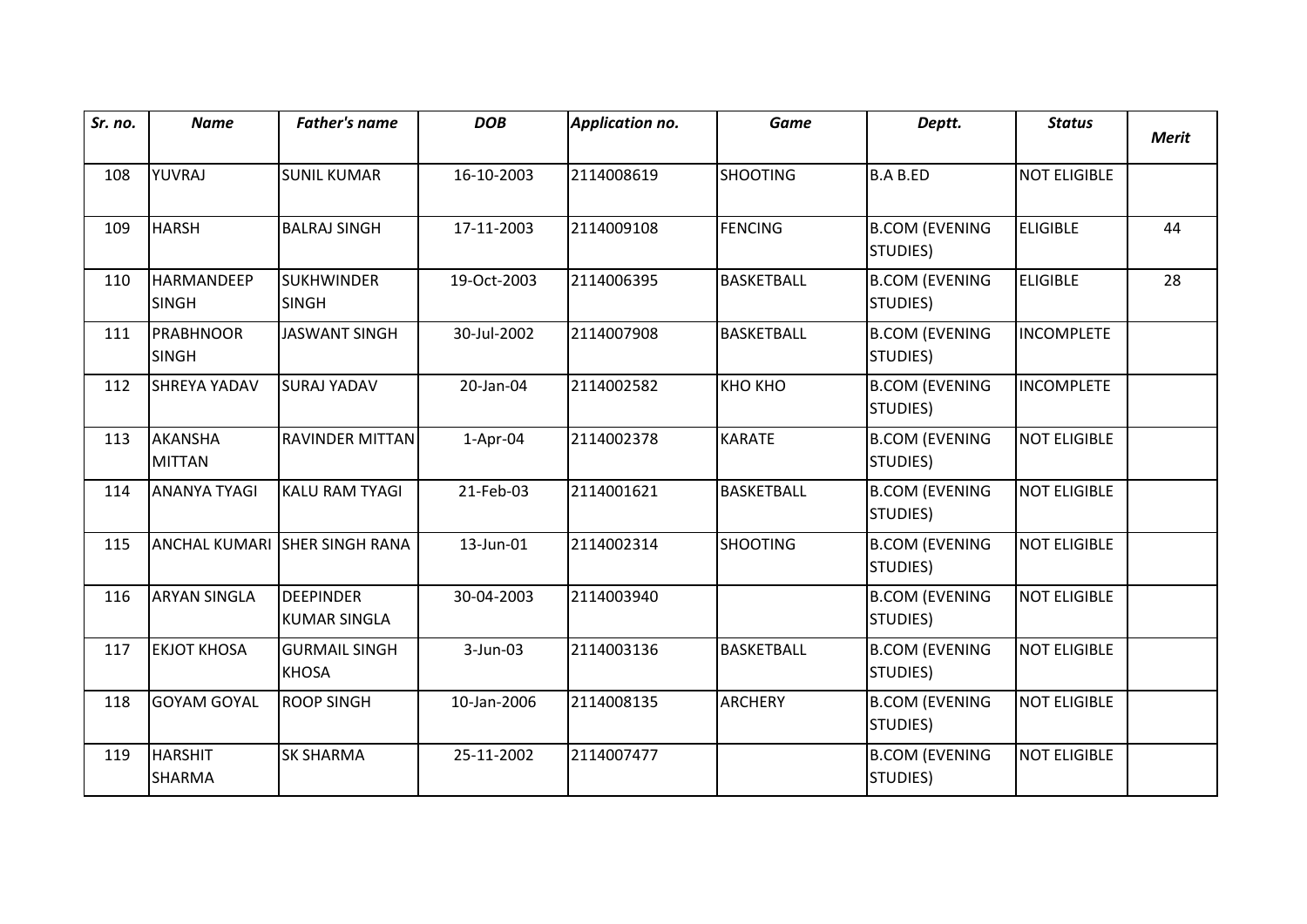| Sr. no. | <b>Name</b>                        | <b>Father's name</b>                | <b>DOB</b> | Application no.            | <b>Game</b>       | Deptt.                                         | <b>Status</b>       | <b>Merit</b> |
|---------|------------------------------------|-------------------------------------|------------|----------------------------|-------------------|------------------------------------------------|---------------------|--------------|
| 120     | <b>KOMALPREET</b><br><b>KAUR</b>   | <b>MANJIT SINGH</b>                 | 23-09-2003 | 2114006745                 | <b>BOXING</b>     | <b>B.COM (EVENING</b><br>STUDIES)              | NOT ELIGIBLE        |              |
| 121     | <b>NISHA RANI</b>                  | <b>RAJINDER SINGH</b>               | 2-Oct-02   | 2114002736                 | <b>BASKETBALL</b> | <b>B.COM (EVENING</b><br>STUDIES)              | <b>NOT ELIGIBLE</b> |              |
| 122     | <b>NOORPREET</b><br><b>KAUR</b>    | <b>IQBAL SINGH</b>                  | 11-01-2002 | 2114009029                 | <b>FOOTBALL</b>   | <b>B.COM (EVENING</b><br>STUDIES)              | <b>NOT ELIGIBLE</b> |              |
| 123     | PRIYANKA                           | <b>ANIL KUMAR</b>                   | 22-12-2002 | 2114003091                 | <b>CHESS</b>      | <b>B.COM (EVENING</b><br>STUDIES)              | <b>NOT ELIGIBLE</b> |              |
| 124     | <b>RAHUL</b>                       | <b>KALASH KUMAR</b>                 | 31-10-2003 | 2114000221                 |                   | <b>B.COM (EVENING</b><br>STUDIES)              | <b>NOT ELIGIBLE</b> |              |
| 125     | <b>RUHANI</b>                      | <b>VINOD KUMAR</b>                  | 24-Oct-03  | 2114000184                 | <b>BOXING</b>     | <b>B.COM (EVENING</b><br>STUDIES)              | <b>NOT ELIGIBLE</b> |              |
| 126     | <b>ANSHUL RANA</b>                 | <b>PARVEEN KUMAR</b><br><b>RANA</b> | 4-Jun-03   | 2114003587                 | <b>ATHLETICS</b>  | <b>B.COM (EVENING</b><br>STUDIES)              | <b>NOT ELIGIBLE</b> |              |
| 127     | <b>AARUSHI</b>                     | <b>RAJBIR</b>                       | 04-04-2004 | 2114005226                 | PENCAK SILAT      | <b>B.SC (FASHION &amp;</b><br><b>LIFESTYLE</b> | <b>ELIGIBLE</b>     | 48           |
| 128     | <b>JAY RAO</b><br><b>WAGHMARE</b>  | DHEERAJ RAJ<br><b>WAGHMARE</b>      | 9-Sep-2000 | 2114004211                 | PENCAK SILAT      | <b>B.SC (FASHION &amp;</b><br><b>LIFESTYLE</b> | <b>ELIGIBLE</b>     | 40           |
| 129     | <b>SHREYA YADAV</b>                | <b>SURAJ YADAV</b>                  | 20-Jan-04  | 2114002582                 | KHO KHO           | <b>B.SC (FASHION &amp;</b><br><b>LIFESTYLE</b> | <b>INCOMPLETE</b>   |              |
| 130     |                                    | ANCHAL KUMARI SHER SINGH RANA       | 13-Jun-01  | 2114002314                 | <b>SHOOTING</b>   | <b>B.SC (FASHION &amp;</b><br><b>LIFESTYLE</b> | <b>NOT ELIGIBLE</b> |              |
| 131     | <b>DRISH KAMAL</b><br><b>SINGH</b> | <b>CHARAN KAMAL</b><br><b>SINGH</b> | 22-10-2002 | 2114010849 &<br>2114008384 | <b>SHOOTING</b>   | <b>B.SC (FASHION &amp;</b><br><b>LIFESTYLE</b> | <b>NOT ELIGIBLE</b> |              |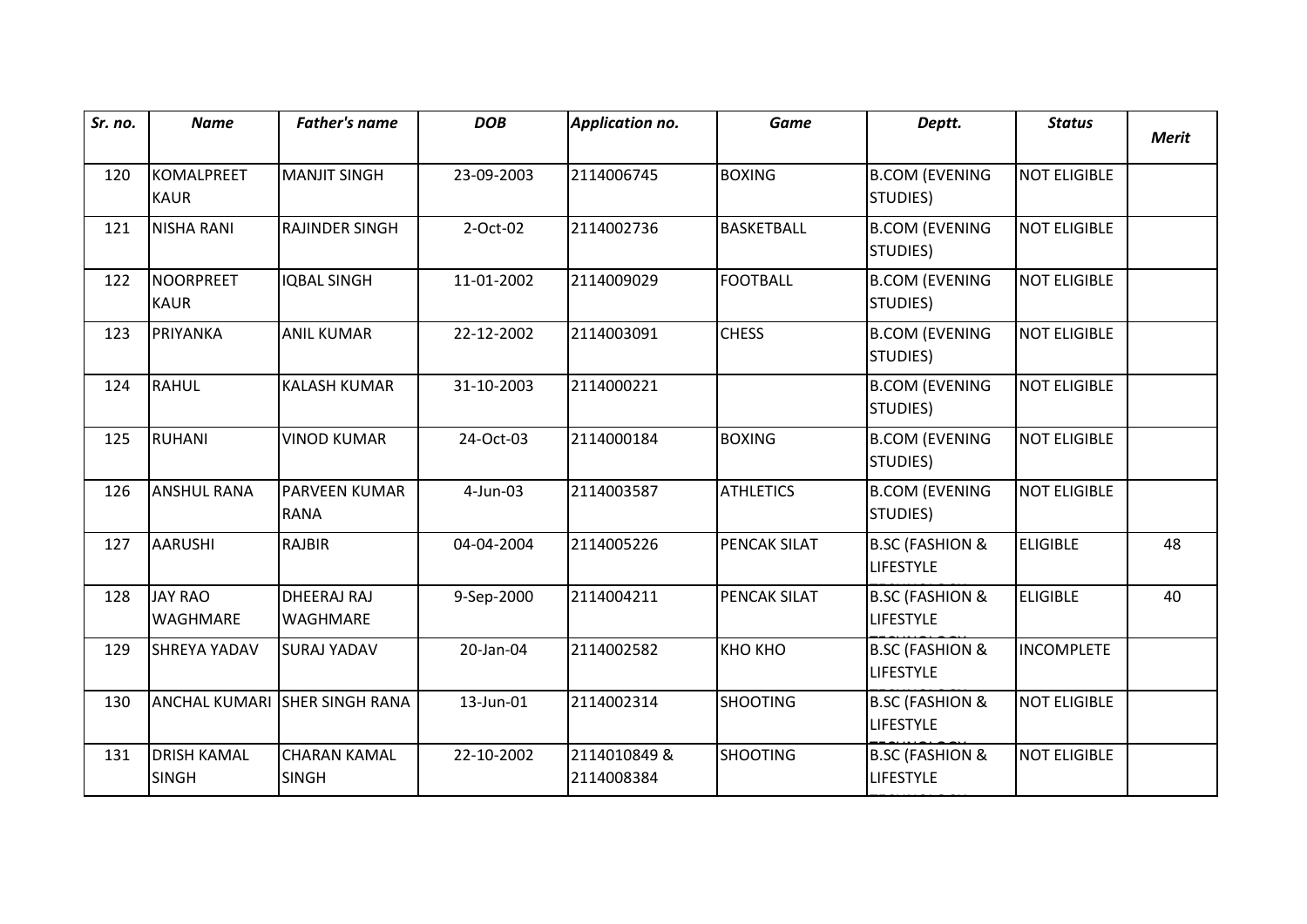| Sr. no. | <b>Name</b>                            | <b>Father's name</b>                  | <b>DOB</b>  | <b>Application no.</b>     | <b>Game</b>         | Deptt.                                         | <b>Status</b>       | <b>Merit</b> |
|---------|----------------------------------------|---------------------------------------|-------------|----------------------------|---------------------|------------------------------------------------|---------------------|--------------|
|         |                                        |                                       |             |                            |                     |                                                |                     |              |
| 132     | KRISHNANSHU<br><b>KAPOOR</b>           | <b>NAVEEN KAPOOR</b>                  | 30-09-2002  | 2114003018                 | <b>TABLE TENNIS</b> | <b>B.SC (FASHION &amp;</b><br><b>LIFESTYLE</b> | <b>NOT ELIGIBLE</b> |              |
| 133     | <b>SHALINI VERMA</b>                   | UMESH VERMA                           | 21-Jul-03   | 2114001059                 | <b>WRESTLING</b>    | <b>B.SC (FASHION &amp;</b><br><b>LIFESTYLE</b> | <b>NOT ELIGIBLE</b> |              |
| 134     | SIMRANJEET<br><b>KAUR</b>              | <b>JAGDISH SINGH</b>                  | 24-Mar-03   | 2114001484                 | <b>BASKETBALL</b>   | <b>B.SC (FASHION &amp;</b><br><b>LIFESTYLE</b> | <b>NOT ELIGIBLE</b> |              |
| 135     | <b>GURVEER SINGH</b><br><b>WARAICH</b> | JASKARAN SINGH                        | 01-09-2003  | 2114009856                 | <b>BASEBALL</b>     | <b>CHINESE</b>                                 | <b>INCOMPLETE</b>   |              |
| 136     | PRAJVAL SINGH                          | KRISHNA PRATAP<br><b>SINGH</b>        | 17-06-1999  | 2114001544                 | <b>CRICKET</b>      | <b>FRENCH</b>                                  | <b>ELIGIBLE</b>     | 38           |
| 137     | <b>HARMANDEEP</b><br><b>SINGH</b>      | <b>SUKHWINDER</b><br><b>SINGH</b>     | 19-Oct-2003 | 2114006395                 | <b>BASKETBALL</b>   | <b>FRENCH</b>                                  | <b>ELIGIBLE</b>     | 28           |
| 138     | <b>SHREYA YADAV</b>                    | <b>SURAJ YADAV</b>                    | 20-Jan-04   | 2114002582                 | KHO KHO             | <b>FRENCH</b>                                  | <b>INCOMPLETE</b>   |              |
| 139     | ARSHDEEP SINGH JITENDER PAL            | <b>SINGH</b>                          | 15-09-1996  | 2114010725                 | <b>SHOOTING</b>     | <b>FRENCH</b>                                  | <b>NOT ELIGIBLE</b> |              |
| 140     | <b>DRISH KAMAL</b><br><b>SINGH</b>     | <b>CHARAN KAMAL</b><br><b>SINGH</b>   | 22-10-2002  | 2114010849 &<br>2114008384 | <b>SHOOTING</b>     | <b>FRENCH</b>                                  | <b>NOT ELIGIBLE</b> |              |
| 141     | <b>INDERPREET</b><br><b>SINGH</b>      | <b>GURINDER SINGH</b>                 | 11-Aug-2002 | 2114004137                 | <b>FOOTBALL</b>     | <b>FRENCH</b>                                  | NOT ELIGIBLE        |              |
| 142     | PRAJVAL SINGH                          | <b>KRISHNA PRATAP</b><br><b>SINGH</b> | 17-06-1999  | 2114001544                 | <b>CRICKET</b>      | <b>GERMAN</b>                                  | <b>ELIGIBLE</b>     | 38           |
| 143     | <b>SHREYA YADAV</b>                    | <b>SURAJ YADAV</b>                    | 20-Jan-04   | 2114002582                 | KHO KHO             | <b>GERMAN</b>                                  | <b>INCOMPLETE</b>   |              |